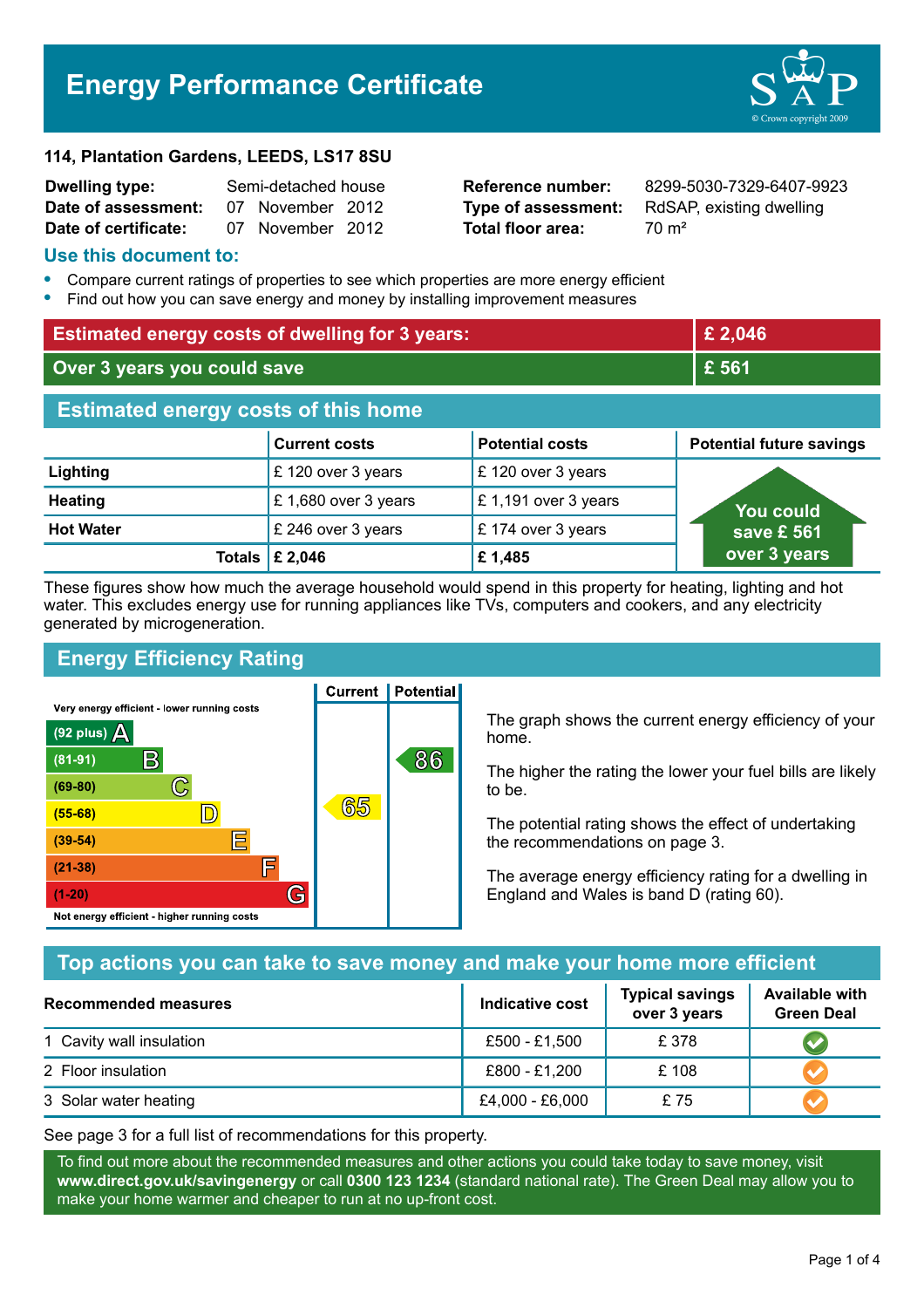**Energy Performance Certificate**

## **Summary of this home's energy performance related features**

| <b>Element</b>        | <b>Description</b>                             | <b>Energy Efficiency</b> |
|-----------------------|------------------------------------------------|--------------------------|
| Walls                 | Cavity wall, as built, no insulation (assumed) | ★★☆☆☆                    |
| Roof                  | Pitched, 100 mm loft insulation                | ★★★☆☆                    |
| Floor                 | Solid, no insulation (assumed)                 |                          |
| Windows               | Fully double glazed                            | ★★★☆☆                    |
| Main heating          | Boiler and radiators, mains gas                | ★★★★☆                    |
| Main heating controls | Programmer and room thermostat                 | ★★★☆☆                    |
| Secondary heating     | Room heaters, mains gas                        |                          |
| Hot water             | From main system                               | ★★★★☆                    |
| Lighting              | Low energy lighting in all fixed outlets       | *****                    |

Current primary energy use per square metre of floor area: 234 kWh/m² per year

The assessment does not take into consideration the physical condition of any element. 'Assumed' means that the insulation could not be inspected and an assumption has been made in the methodology based on age and type of construction.

See addendum on the last page relating to items in the table above.

#### **Low and zero carbon energy sources**

Low and zero carbon energy sources are sources of energy that release either very little or no carbon dioxide into the atmosphere when they are used. Installing these sources may help reduce energy bills as well as cutting carbon. There are none provided for this home.

## **Opportunity to benefit from a Green Deal on this property**

The Green Deal may enable owners and occupiers to make improvements to their property to make it more energy efficient. Under a Green Deal, the cost of the improvements is repaid over time via a credit agreement. Repayments are made through a charge added to the electricity bill for the property. To see which improvements are recommended for this property, please turn to page 3. You can choose which improvements you want to install and ask for a quote from an authorised Green Deal provider. They will organise installation by an authorised Green Deal installer. If you move home, the responsibility for paying the Green Deal charge under the credit agreement passes to the new electricity bill payer.

For householders in receipt of income-related benefits, additional help may be available.

To find out more, visit **www.direct.gov.uk/savingenergy** or call **0300 123 1234**.

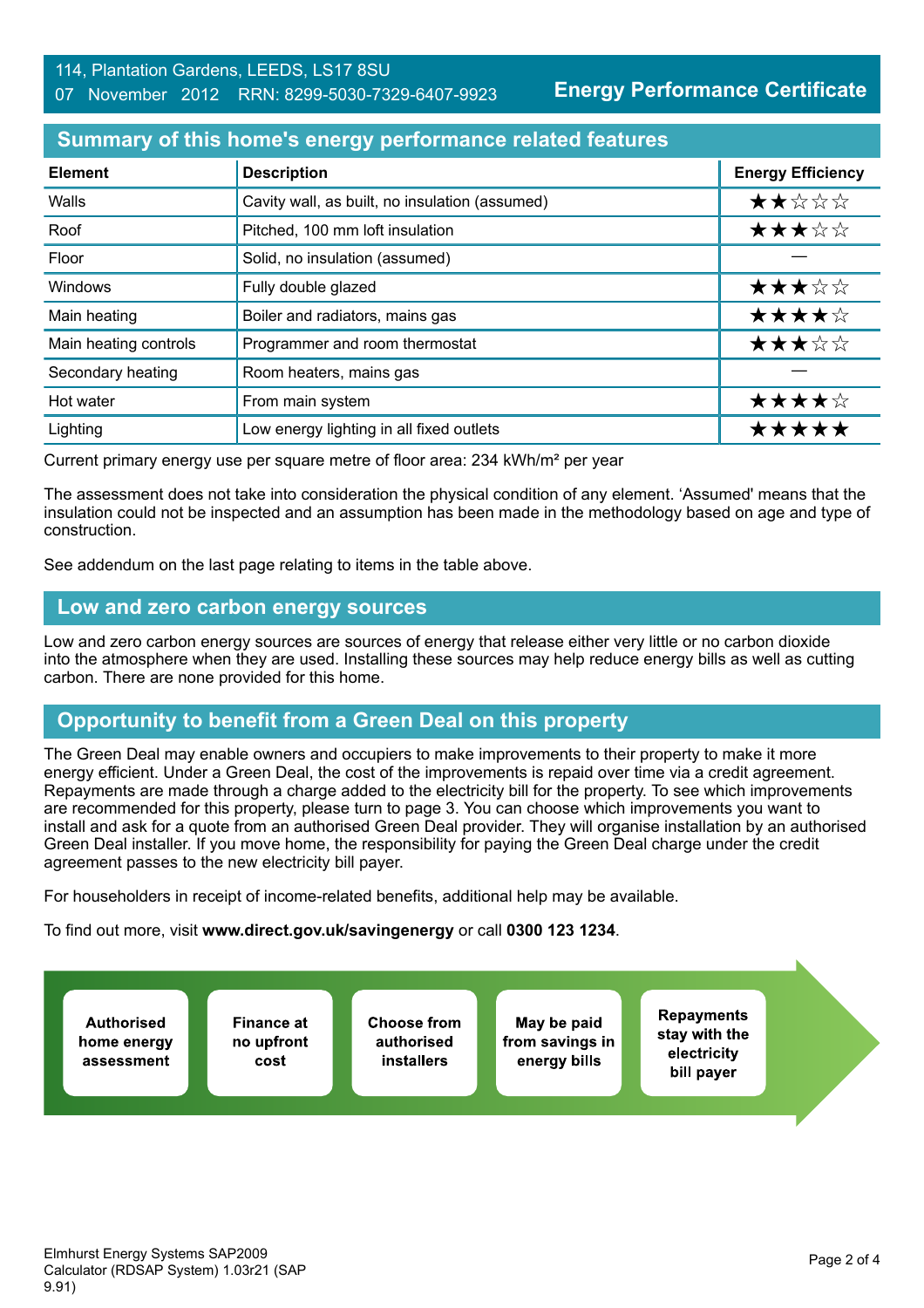#### 114, Plantation Gardens, LEEDS, LS17 8SU 07 November 2012 RRN: 8299-5030-7329-6407-9923

## **Recommendations**

The measures below will improve the energy performance of your dwelling. The performance ratings after improvements listed below are cumulative; that is, they assume the improvements have been installed in the order that they appear in the table. Further information about the recommended measures and other simple actions you could take today to save money is available at **www.direct.gov.uk/savingenergy**. Before installing measures, you should make sure you have secured the appropriate permissions, where necessary. Such permissions might include permission from your landlord (if you are a tenant) or approval under Building Regulations for certain types of work.

Measures with a green tick  $\bullet$  are likely to be fully financed through the Green Deal since the cost of the measures should be covered by the energy they save. Additional support may be available for homes where solid wall insulation is recommended. If you want to take up measures with an orange tick  $\bullet$ , be aware you may need to contribute some payment up-front.

| <b>Recommended measures</b>        | <b>Indicative cost</b> | <b>Typical savings</b><br>per year | <b>Rating after</b><br><b>improvement</b> | <b>Green Deal</b><br>finance |
|------------------------------------|------------------------|------------------------------------|-------------------------------------------|------------------------------|
| Cavity wall insulation             | £500 - £1,500          | £126                               | C71                                       | $\blacktriangledown$         |
| Floor insulation                   | £800 - £1,200          | £ 36                               | C73                                       |                              |
| Solar water heating                | £4,000 - £6,000        | £ 25                               | C75                                       |                              |
| Solar photovoltaic panels, 2.5 kWp | £9,000 - £14,000       | £ 222                              | <b>B86</b>                                |                              |

#### **Alternative measures**

There are alternative measures below which you could also consider for your home.

**•** External insulation with cavity wall insulation

## **Choosing the right package**

Visit **www.epcadviser.direct.gov.uk**, our online tool which uses information from this EPC to show you how to save money on your fuel bills. You can use this tool to personalise your Green Deal package. **Public services all in one place** part of the place of the place of the place

| <b>Green Deal package</b>          | <b>Typical annual savings</b> |
|------------------------------------|-------------------------------|
| Cavity wall insulation             | Total savings of £126         |
| Electricity/gas/other fuel savings | f0/F126/F0                    |

**Directgov** 

You could finance this package of measures under the Green Deal. It could **save you £126 a year** in energy costs, based on typical energy use. Some or all of this saving would be recouped through the charge on your bill.